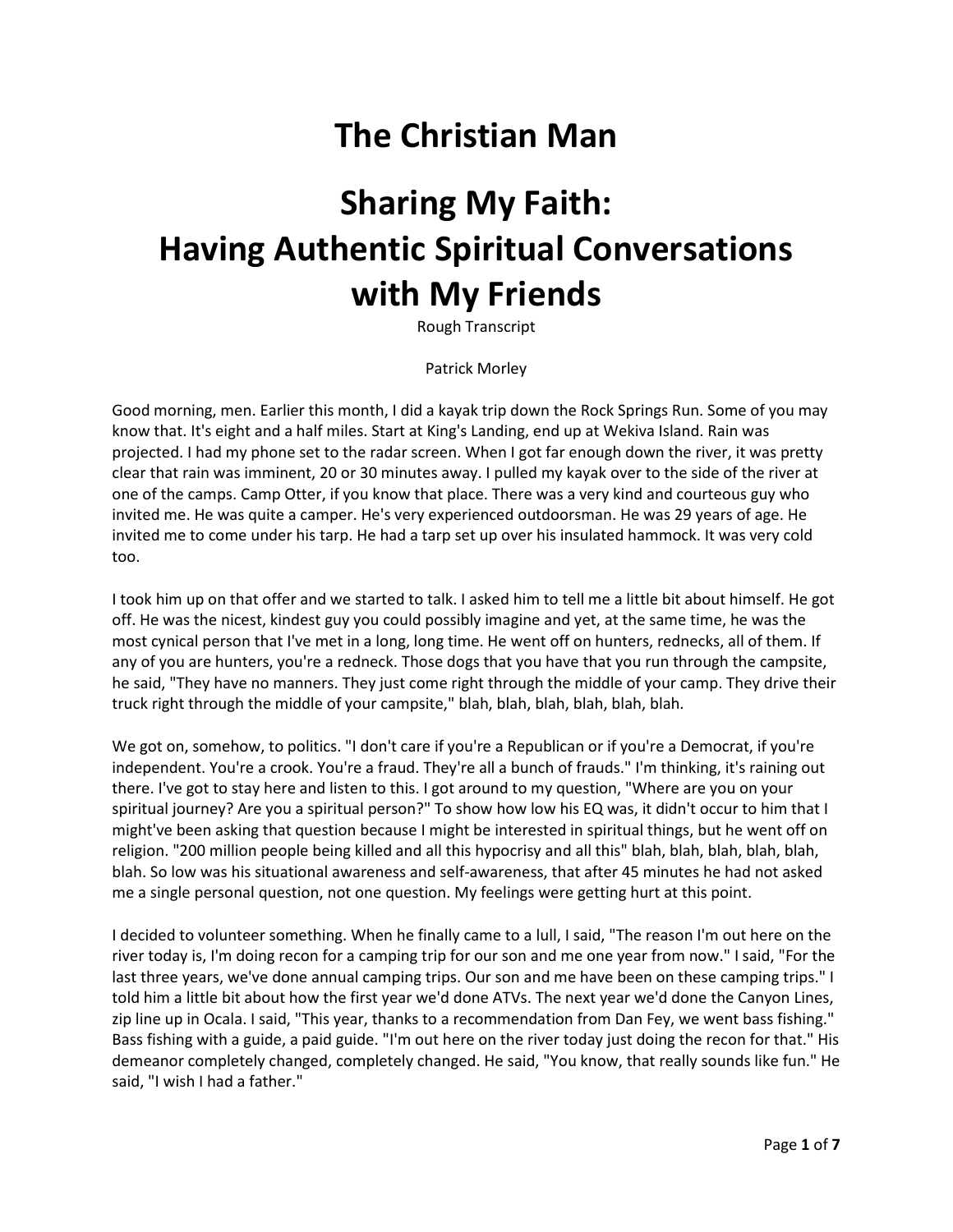The men that you meet today, no matter how brash and brazen they are almost to a man, they are bruised reeds. That's what we're going to talk about today, sharing our faith and having authentic spiritual conversations with people. Before we get to that, we're going to do a couple of shout outs. Today, we have a number of area directors in town for training. We're going to do a shout out to all those men who are here this time. I'm going to ask each of you to stand when I call your name. Hold your applause and we'll give them a shout out at the end. Greg Allen from Texas. Petru Amarei from Chicago area. Rob Bussard from Colorado. Jerry Canupp from Texas. Brent Hosier from Tennessee. Sam Jones, also the Chicago area. Bill Lindsey from Kansas City area. Thomas McMillan, Connecticut. Mike Rapp, South Carolina, Chris Rondeau, also South Carolina and Tim Vester from over here in Polk City, right? Polk City.

In addition, we have some of the men who are helping train these leaders this time. Peter Hone, he's the regional director for Florida and also the main trainer. Braden Randall, our development director from Colorado is in town helping. Ronn Read, our chaplain for the entire field team. Dale Redder, vice president here in the home office. I wonder, why don't you join me in giving these men a very warm welcome to Man in the Mirror. One, two, three.

Hooah. Welcome. You can sit down. Thank you guys for being here today. Guys, we also do a weekly shout out to a group of guys like us somewhere around the world who are meeting. They may be studying right along with us or they may be doing another series sometimes. Anyway, "God's Army Ministries" in Fort Wayne, Indiana led by elder, Donald Howell. Eight guys have just started meeting. I think they've met one time, so far, on Mondays at 8:00 p.m. They're meeting at the Hoosier Inn hotel in Fort Wayne. Their vision is to become disciples of Christ. Let's give these guys a nice warm welcome too. One, two, three.

Hooah. Men, welcome. We're honored to have you as part of our Bible study. This is the topic today, sharing my faith, authentic spiritual conversations with my friends or having authentic spiritual conversations with my friends. Now, this is the last chapter in the book, *The Christian Man*. I've written 21 books. I was thinking about this this morning. Most of what I write about is how to improve your life, but this particular chapter is ... I'll put it this way. I've never, in my view, written a chapter that is more important than this particular chapter because most of the chapters are about improving the short 80 years of life that you have here on earth. This chapter is not about improved life. This chapter is about eternal life. This is something that's going to matter 10,000 years from now, not just 10 years from now.

### **THE MISSION: WHAT IT IS, WHY IT MATTERS, WHY IT'S HARD, WHAT TO DO**

With that said, first up, let's talk about the mission of sharing my faith, sharing faith, having authentic conversation. What it is? Why does it matter? Why is it hard? What do you do? If you would ... I forgot to have you turn in your Bibles to ... but you can do it now to Matthew Chapter 28 Verse 18. This is the great commission. This is why we share our faith. What is sharing our faith? Well, it's evangelism. The word, "evangelism." We find evangelism in a number of different places throughout scripture and its kin. The great commission in Matthew 28 Verses 18 to 20, how many of you know this? This is called the great commission and parlance of a lot of people. How many of you know this passage by heart? I'm not going to ask you to say it. How many know this by heart? A number of you know this by heart.

In terms of building culture, that would be something that would be very valuable. Protecting the environment, whatever it is, building communities, protecting people with ... All of these things are very good. This is about that culture building. This is about kingdom building. This is something that lasts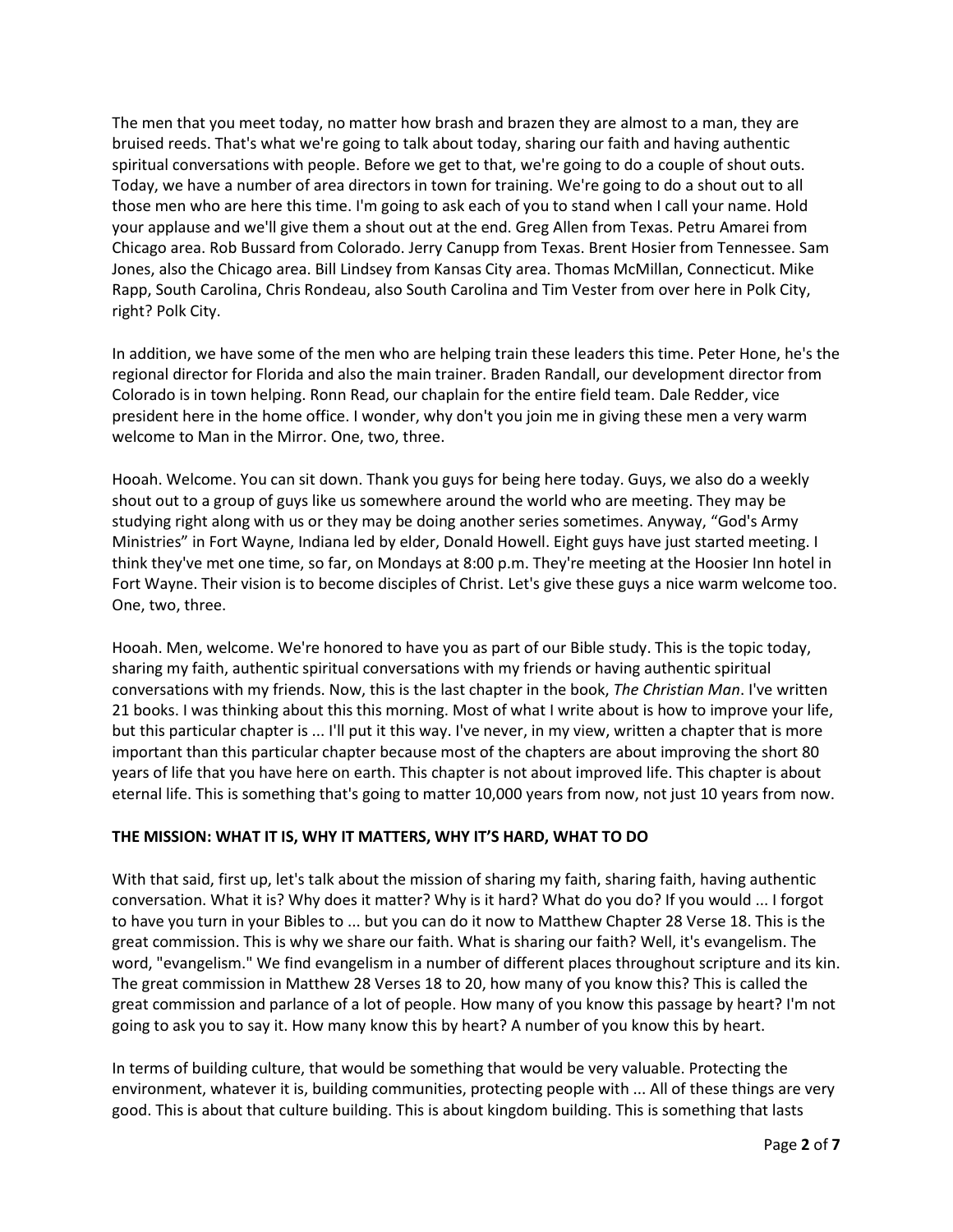forever. Jesus in his last or near last words said in this passage, Matthew 28, "Therefore, all authority in heaven and on earth has been given to me. Therefore, go and make what?

Disciples of all nations and teaching them, baptizing them in the name of the father, the son, the Holy spirit, and teaching them to obey everything I've commanded you and I will be with you always." Now, to Acts Chapter one Verse eight and these two passages are the last recorded words of Jesus. Acts Chapter one Verse eight. Jesus says, "But when the Holy Spirit comes on you, you will receive dunamis." You will receive power. Dunamis is the word from which dynamite comes from. You will receive power and you will be my witnesses. The word witnesses, by the way, is martus, the Greek word martus. M-a-rt-u-s, martus. What other word do you think might have derived from martus?

Martyr. The Holy Spirit will come upon you and you will be my martyrs. You'll be my witnesses and here, there and everywhere. Jerusalem, Judea, Samaria, and the ends of the earth. We're talking about, what is sharing faith? It's evangelism. It's the great commission. It's making disciples. It's being witnesses for Jesus especially with the power of the Holy Spirit. In Romans Chapter one Verse 16, Paul says, "I am not ashamed" ... Usually, when I read this, I put a lot of oomph into because that's how I feel, but I want to read it in a more sober-minded way to you. "I am not ashamed of the gospel because it is the power of God for the salvation of everyone who believes." Now, the way I would orally say, "I'm not ashamed of the gospel because it is the power of God for the salvation of everyone who believes," and that too, whichever way is best for you to receive.

Second Corinthians Chapter five Verse 11. There is a subscript here. It's not part of the text but above in my Bible it says, "The ministry of reconciliation." Verse 11 says, "Since then, we know what it is to fear the Lord. We try to persuade others." We're talking about what is the mission? What it is. What it is, the mission. This mission of sharing our faith and having authentic conversations. It's evangelism. It's the great commission. It's making disciples. It's being witnesses. It's martyring ourselves. It's feeling compelled to persuade people. Then if you drop down to Verse 14, "For Christ's love compels us." The more we have experienced the fullness of the gospel, Jesus, in our own lives, the more we have experienced the love of Christ in our own lives, then the more we feel compelled to tell others about that great thing. Just like if you've been to the greatest restaurant in town, you want to tell everybody about it.

"For Christ's love compels us," because we are convinced that one died for all and therefore, all died. Verse 16, "So from now on, we regard no one from a worldly point of view." When we're out at the gym, when we're out on the job, when we are at home, when we're at the shopping mall, when we look at people, we don't regard them from a worldly point of view. Rather, what we do is, we see somebody who says, "You know, that sounds like fun. I wish I had a father." We see the bruised reeds. Verse 17, "Therefore, if anyone is in Christ, the new creation has come. The old has gone, the new has come." That was the theme verse for the very first chapter on identity.

Verse 18 says, "All this is from God who reconciled us to himself through Christ and gave us the ministry of reconciliation." The mission. What it is? It's evangelism. It's making disciples. It's the great commission. It's persuading people. It's being witnesses. It's being martyrs. It's the ministry of reconciliation. 19, "That God was reconciling the world to himself in Christ, not counting people's sins against them and he has committed to us the message of reconciliation." We have been given the ministry of reconciliation. We have been given the message of reconciliation. Verse 20, the last verse for the day, "We are, therefore, Christ's ambassadors." What was the analogy I was thinking of earlier today for an ambassador? I forgot.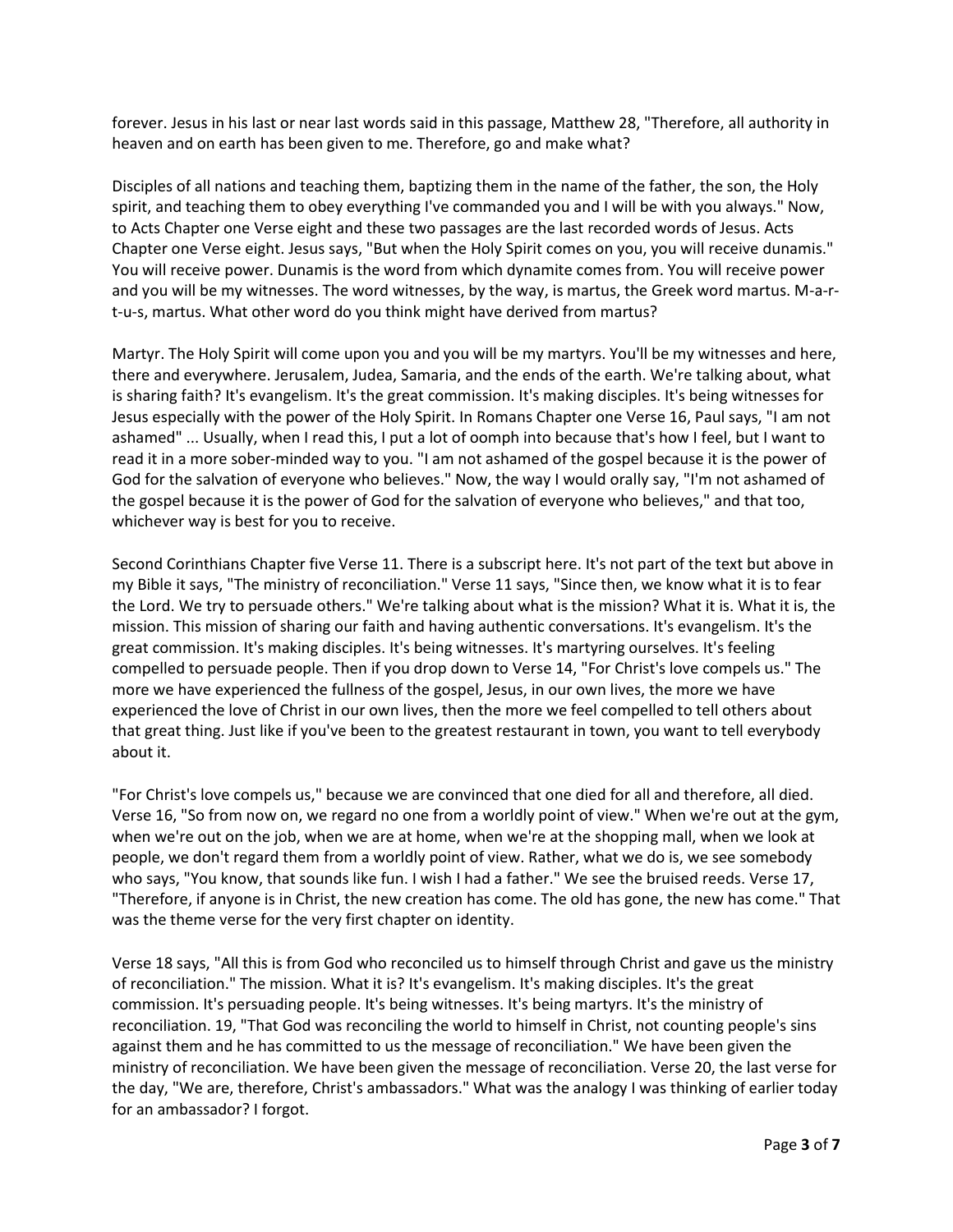Anyway, we are, therefore, Christ's ambassadors as though God were making his appeal through us. What is sharing my faith? It's all these things. It's the ministry of reconciliation. I like reconciliation and I like the message in the ministry of reconciliation because I like that particular word, "reconciliation" just because of how damaged men are these days, how bruised they are, how sensitive and fragile men are today, in particular, and everybody in general, but especially men. The need is not for them to see a big sign on the street corner with a guy that needs a bath in a shouting repent for the Kingdom of God is at hand. What he needs is, he needs somebody to love and care for him to. In the spirit of reconciliation, we are, therefore, Christ's ambassadors as though God were making his appeal through us. We implore you on Christ's behalf. Be reconciled to God.

We're talking about the mission. That's what the mission is. Why does it matter? Why does it matter? Well, we've already talked about heaven and eternity. Another good reason that it matters is that ... In seminary and a class called apologetics, which is a class to teach seminary students how to defend the faith and provide the proofs for Christianity and so forth, I had the greatest professor ever. His name was Ron Nash. During the course of the semester, he taught us all the arguments that can prove or help to prove the existence of God. The cosmological argument, the ontological argument, the epistemological argument, the argument for miracles, solving the problem of gratuitous evil and a couple of others.

On the last day of class, he said, "We've had a good class. I've taught you all of the traditional arguments that can prove the existence of God, but I would be doing you a disservice. If I did not, on this last day, tell you that greater than all of those arguments combined in my own personal experience by far and away the most persuasive argument for the truth of Christianity is a changed life." He's given to us. He's making his appeal through us. It's your life. It's the way you live your life. It's the way I live my life. That appeals to people. There's been so much written on it. In fact, I've got a lot of this stuff is persuasively, if I might say so myself written in this chapter, I want to encourage you to dive into that a little bit more, but the bottom line is it matters. Because people need a guide. They need an ambassador. They need someone who will love them.

Why is it hard? Well, I think we've talked already a lot about why it's hard. It's hard because the people that we want to talk to are bruised reeds. They're suspicious. They're lacking in trust. We'll talk about this a little bit more in a minute, but we do live in an era and a culture in which the idea that there are absolute truths is really just not connecting, all right? That doesn't mean we're saying that they're not absolute truth. We believe that there are, but in the culture, generally speaking, they don't. By the way, some of that spills over and there are Christians who don't believe in absolute truth, but that's another talk for another time. The other reason it's hard is that, let's face it, it's intimidating. You think that you have the secret of eternal life, and you have somebody who is going off on religion and going off on politics and going off on redneck hunters. How do you communicate that? It's intimidating.

All right. What do we do? Well, here's the Big Idea for the day. It's a pretty liberating idea. **We are not trying to trick people into becoming Christians. Evangelism is simply taking someone as far as they want to go towards Jesus at that particular moment.** We're not trying to trick people into becoming Christians. We're just simply sharing what's going on back and forth in an authentic relationship with people and then helping them to go as far as they want to go toward Jesus at that particular moment. My friend on the river. At the end, it was quite clear that words about Christianity were not appropriate. It would have been a complete violation of the process of relationships. There was no earned trust. There was no connection. There was no nothing.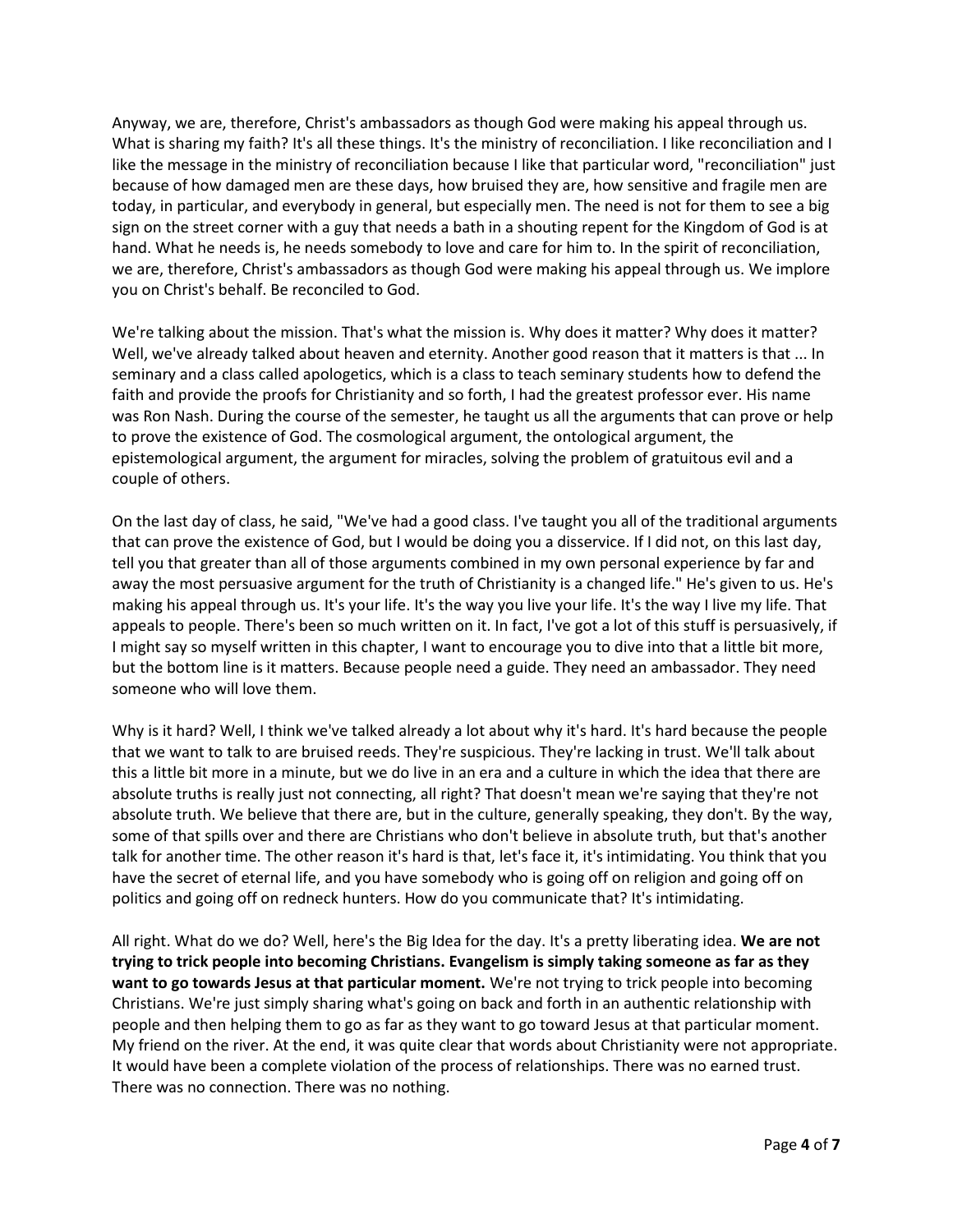What did I do? I wanted to do something. At the end, I said, "Well, I write books for men. I write them out of a Christian worldview." I did say that much. I gave him my business card. I said, "I would love to send you one of my books and to see if we could continue to have some connection. If you would be interested, send me an email and give me a mailing address and I'll send you a book." Never heard from him. It's been three weeks. I'm probably not going hear from him, right? Maybe I will. Maybe I won't. Maybe I will, but the point is that I was doing Evangelism. I was simply taking him as far as he wanted to go toward Jesus at that particular moment, which was nowhere. I left the door open in a way that did not violate the process of relationships. All right. That's the mission.

### **THE MINDSET: THE MESSAGE NEVER CHANGES BUT OUR METHODS NEED TO ADAPT**

Now, what about the mindset? This is going to be short, a little short piece of the message today, but here's the idea. The message never changes. Really, there's a very complete and full treatment of this in the book with sources. I was reading it again this morning. I read it twice. I read it earlier in the week and then I read it again this morning. Honestly, I don't think anybody could read this and find any fault with it whatsoever. Kidding, kidding, kidding. The point here is to have the mindset that the message never changes. The story of the birth life, death, resurrection, Ascension of Jesus, these are the historical facts that we have to work with. We tell that story. That's the message. Our methods need to adapt.

Here's the bottom line. Let's see if I can find the sentence in here that's worth reading. I can't believe I said, "Can I find the sentence in my own book that's worth reading?" I take that back. I take that back. There must be something in here that would just summarize this. All right. Well, here's the point. The point is that every one of us have grown up in an education system that has promoted the concept that truth is relative. If you're 80 years of age or younger, you have been brought up in an educational system that has taught the truth is relative. Everybody that we talk to has been brought up in a system, has been educated to think that there are no absolute truths.

Now, don't misunderstand me. I'm not saying that Christians don't believe that there are some things that are absolutely true. We do. What I am saying is that that is not a good starting point to have a conversation with somebody. It just doesn't connect. If you say, "I want to talk to you about the truth of Christianity." It just doesn't connect but what does connect is to talk to people about this idea of what is ... Let me tell you about something that's real. Let's talk about something that is authentic. The authenticity of what's going on in your life. Just talking about your life, helping them see the reality. As my apologetics professor would say, "The power of a change life, that is a method that will work." There's a lot more in here on that.

The point is that truth claims are simply not going to resonate with the person who doesn't believe that absolute truth is even knowable. You get it? You get it?

How can we convince a new generation of people that Christianity is true when they do not believe in absolute truth? We need a new starting point. We need this new starting point. Frankly, Francis Schaeffer came up with it way back in the 70s, 80s. You can read that in the book. Short version for this generation. A more resonant starting point is not that Christianity is true, but that it's real. If you haven't thought about that before, I realized, that's not as black and white to use it as to me, but I encourage you to think about that. All right. Well, that's enough on that for now.

This is the ethos or the mindset. The mission and the mindset of sharing it. Well, the Big Idea, again, we're not trying to trick them. Okay. We're just trying to take them as far as they want to go toward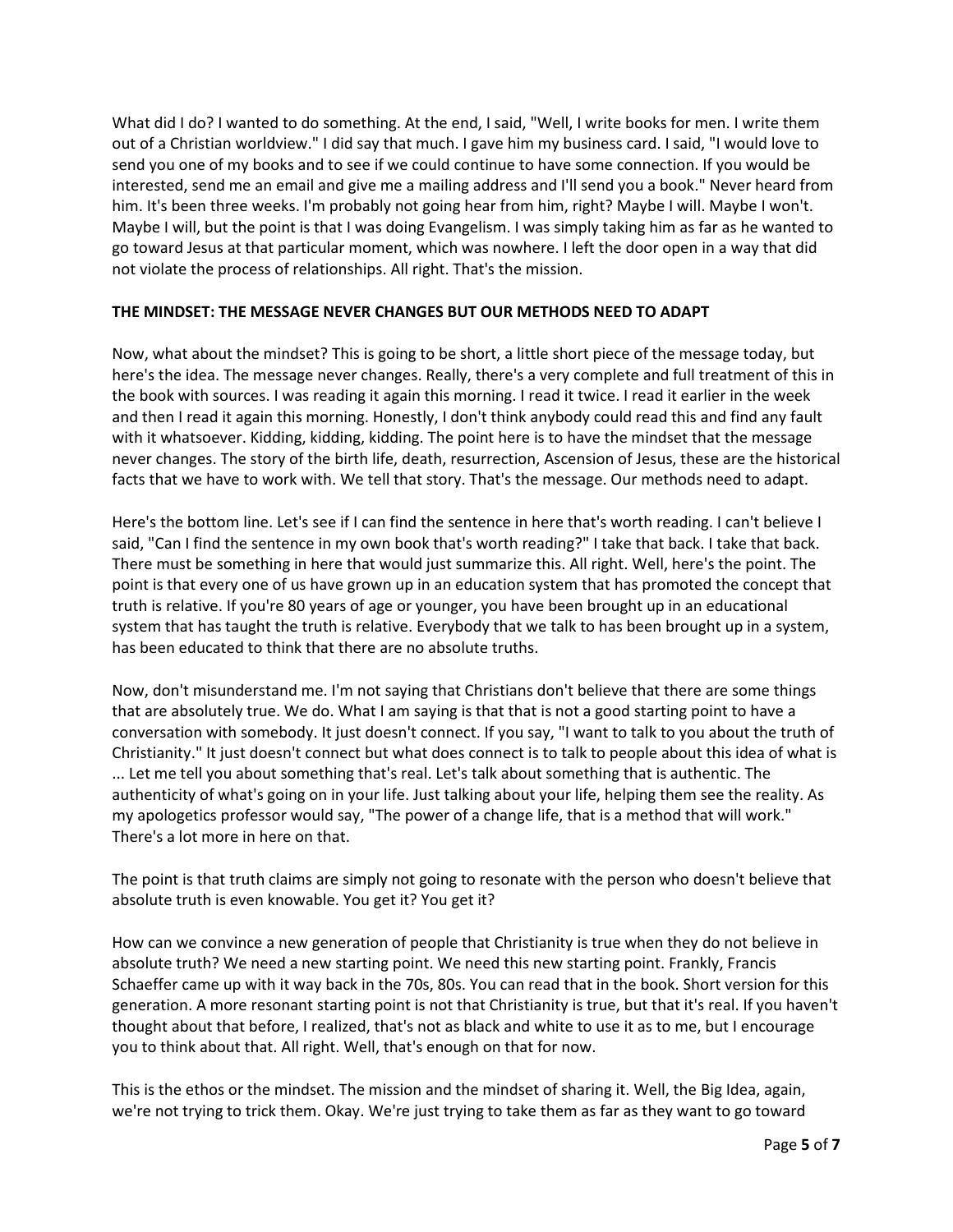Jesus at that particular moment, and then the methods. The mission, the mindset, the method. One thing to have a mindset, it's a different thing to have actual skills that you can use, right?

#### **THE METHOD: STEP-BY-STEP WITHOUT VIOLATING THE PROCESS OF RELATIONSHIPS**

The five steps that I want you to just be alerted to are written right down here. You have take a screenshot of that if you want to, but also, they're in the book. Actually, in the coaching guy, which I hope all of you have downloaded. As you know, it's free. I think we handed them out here locally as well.

All of these steps are in there along with a worksheet for you to develop, for example, your threeminute elevator speech. But the first step in this process and doing it in a way that it doesn't violate the process of relationships, just ask the question that I asked the man out on the river. "Where are you on your spiritual journey? Are you a spiritual person?" Just see where that wants to go. Then secondly, sharing your story after they tell their story. By the way, I have literally asked thousands of men that question. Everybody except that guy I met on the river wants to talk about it. It's the golden question that can start a spiritual conversation and then sharing your story.

Well, when somebody shares their story in the process of relationships, what's the next normal thing? Hopefully, they're smart enough or have enough EQ. Well, tell me about yourself. If they don't, then you say, "I love hearing your story. Let me tell you a bit about my story." You see? You move on to the next step. What do you talk about? Well, you talk about your three-minute elevator speech that you have prepared in advance. You remain vigilant. You stay intentional. You're on a mission. You're wanting to share your own spiritual journey. You're going to take what they've said. You let that work into your brain. You're going to contextualize what you say, but you're going to make sure that you don't go off on a rabbit trail like I could easily do here. If I didn't have some tracks that I'm running on, I do. When you're sharing your story, you can easily go off on a rabbit trail too.

In the coaching guide on pages 30 and 31 is a worksheet for you to develop a three-minute elevator speech. Next idea is that once you've both shared your stories, then it's time to tell them about the gospel of Jesus. Three simple ideas; God loves you very much, Jesus died for your sins and to give you eternal life, but we also need to personally confess our sins and ask Jesus to come into our life. That's in the book too. The platinum question, this is if the golden question is, "Where are you on your journey?" The platinum question is, "Have you ever confessed your sins and received Jesus as your savior and lord?" Do you know that, right now, today, there are tens of thousands of people in this community. There are millions of people in this state and around this country, millions of people who are aching to have this relationship with Jesus Christ. All they need to do is have you ask them.

The final piece is to do with them a prayer of faith. There's one in here. There's one in the book. You can take a look at those. These are the important steps and the step by step process that support the Big Idea for the day. That is: **We're not trying to trick people into becoming Christians. Evangelism is simply taking someone as far as they want to go towards Jesus at any particular moment.** Make sense?

All right. Let us pray. Our dearest father, thank you for giving us in your word truth about how to lead an improved life, but then also, how to have eternal life. Not only that, how you would have us help others have eternal life. Lord, help us to parse this truth, these three ideas, so that we understand the gravitas of your great commission to us to be ambassadors compelled by your love to persuade others that